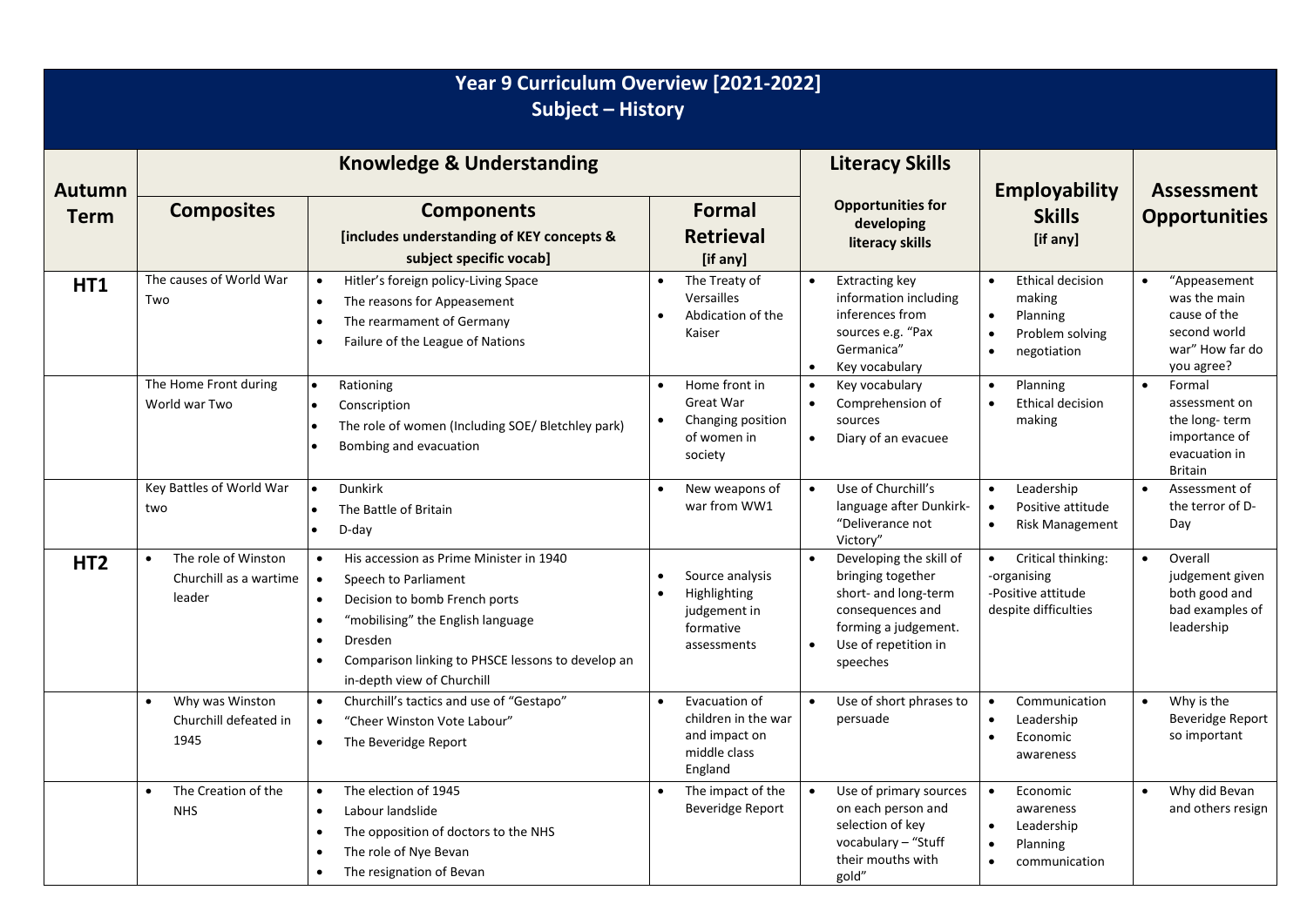| Year 9 Curriculum Overview [2021-2022]<br>Subject - History |                                                           |                                                                                                                                                                                                                                             |                                                                                                                                          |                                                                                                                                               |                                                                     |                                                                                                                      |  |
|-------------------------------------------------------------|-----------------------------------------------------------|---------------------------------------------------------------------------------------------------------------------------------------------------------------------------------------------------------------------------------------------|------------------------------------------------------------------------------------------------------------------------------------------|-----------------------------------------------------------------------------------------------------------------------------------------------|---------------------------------------------------------------------|----------------------------------------------------------------------------------------------------------------------|--|
| <b>Spring</b><br><b>Term</b>                                | <b>Knowledge &amp; Understanding</b>                      |                                                                                                                                                                                                                                             |                                                                                                                                          | <b>Literacy Skills</b><br><b>Opportunities for</b>                                                                                            | <b>Employability</b><br><b>Skills</b>                               | <b>Assessment</b><br><b>Opportunities</b>                                                                            |  |
|                                                             | <b>Composites</b>                                         | <b>Components</b><br>[includes understanding of KEY concepts &<br>subject specific vocab]                                                                                                                                                   | <b>Formal</b><br><b>Retrieval</b><br>[if any]                                                                                            | developing<br>literacy skills                                                                                                                 | [if any]                                                            |                                                                                                                      |  |
| HT <sub>3</sub>                                             | British society and<br>Migration before 1948              | Local Depth study of Bert Trautman who<br>$\bullet$<br>changed the history of Manchester<br>The contribution of Empire troops to the<br>$\bullet$<br>war effort                                                                             | Impact of WW2 on<br><b>British society</b><br>-The Home front and<br>position of women                                                   | Students to be given<br>sentence starters which<br>show explanation and<br>development-E.g.- "This<br>was a more important<br>reason because" | -negotiating<br>-Problem solving<br>Decision making                 | In second<br>composite-                                                                                              |  |
|                                                             | How did immigration<br>into Britain change after<br>1948  | The British Nationality Act<br>$\bullet$<br>The attempts to limit immigration in the<br>$\bullet$<br>1960's<br>The experience of immigrants in Britain<br>$\bullet$                                                                         | The Empire during<br>the Great War                                                                                                       | Explaining change over<br>time.<br>Developed reasoning                                                                                        | Problem solving<br>Planning<br>Literacy                             | Using Powell to<br>draw links with<br>modern language<br>and as a source to<br>evaluate and<br>analyse a source      |  |
| HT4                                                         | The Changing position<br>of women in the 1950s            | The Butler Education Act and its impact<br>$\bullet$<br>"White heat of Technology" and<br>$\bullet$<br>McMillan's views<br>"Good Housewife Guides"<br>$\bullet$<br>Education of Girls and beginning of<br>$\bullet$<br>university education | The key issues for<br>female leaders in<br>persuading men                                                                                | Use of Propaganda-<br>implied meaning in a text                                                                                               | <b>Ethical decision</b><br>making<br>-communication                 | Source comparison<br>Of two conflicting<br>views about<br>women and work in<br>1950's (one in<br>favour one against) |  |
|                                                             | The increased power of<br>women in the 1960s<br>and 1970s | The laws on divorce/abortion/ matrimony<br>٠<br>and their impact on careers<br>Disruption to Miss World<br>$\bullet$<br>The Equal Pay Act and the Dagenham<br>٠<br>strike<br>The rise of Mrs Thatcher<br>$\bullet$                          | Male attitudes<br>The modern church<br>compared to the<br>importance of the<br>church in earlier part<br>of the century - and<br>earlier | Inference and irony from<br>a source<br>Power of propaganda                                                                                   | Emotional<br>intelligence<br><b>Economic Literacy</b><br>Organising | "To what extent<br>had women<br>achieved equality<br>by 1975?"                                                       |  |